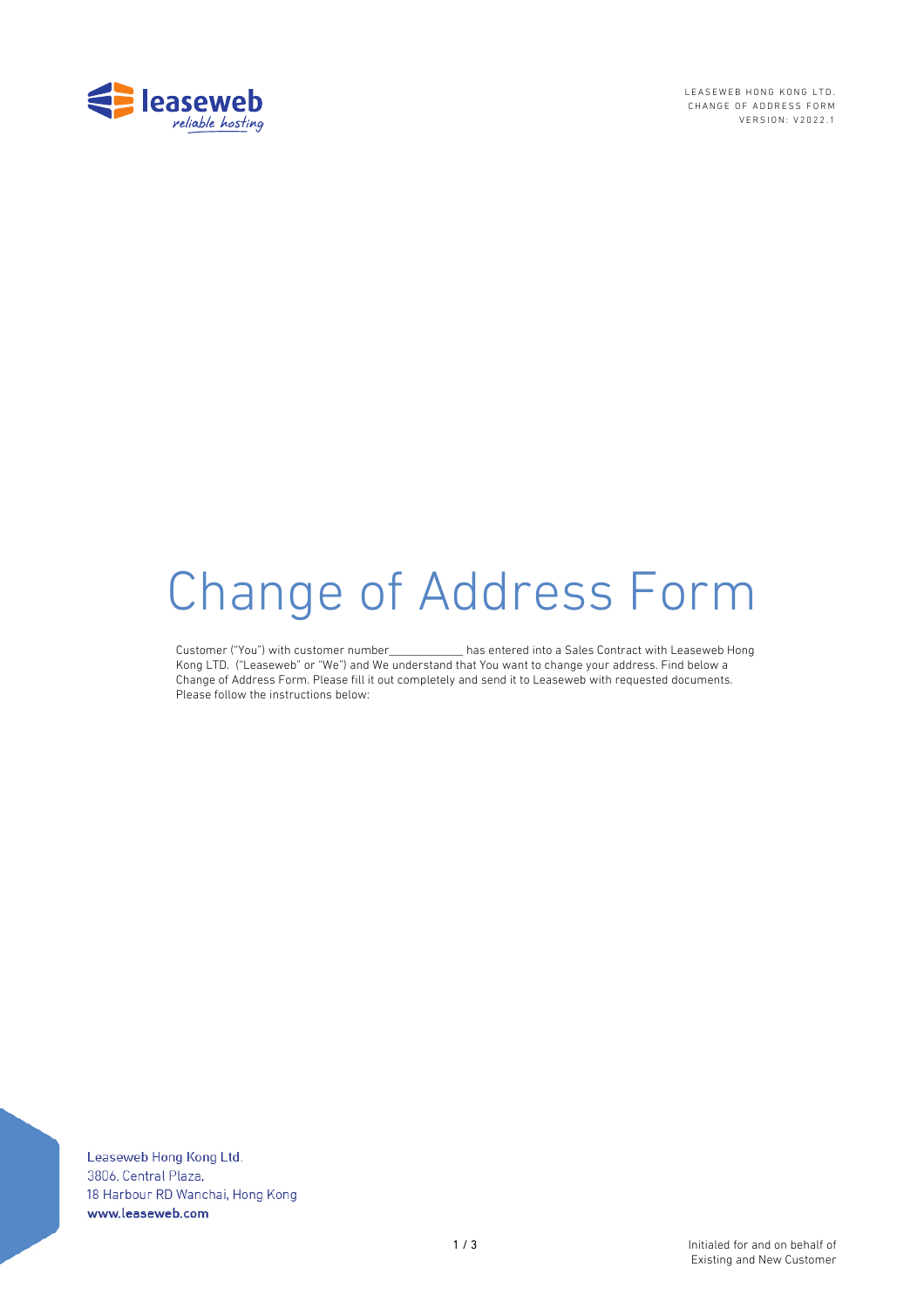

# Current Address Details

| Business name                |  |
|------------------------------|--|
| Leaseweb Customer number     |  |
| Business registration number |  |
| Registered Address           |  |
| Visiting Address             |  |

# New Address Details

| this is the representative with power to sign a                                                                                                                     | First name |
|---------------------------------------------------------------------------------------------------------------------------------------------------------------------|------------|
| Contract and to commit the company to a<br>binding Contract, which is publicly available                                                                            |            |
| e.g. company registry.<br>**Please use a generic email address for<br>purpose of avoiding risk of personal data use<br>whereby Leaseweb pursues privacy by default. |            |
|                                                                                                                                                                     |            |
|                                                                                                                                                                     |            |

## Terms and conditions:

## APPLICABLE CONTRACT DOCUMENTATIONS

**1.1.** Customer is aware that Leaseweb applies Sales Terms and Conditions, which Sales Terms and Conditions include provisions to ensure compliance with the General Data Protection Regulation, and Policies with respect to the use of its Services and that such are applicable to – and part of - the Sales Contract. Customer is further aware that the scope and nature of the services offered by Leaseweb are set forth in the Services Specifications, that the performance parameters or service levels with respect to the services offered by Leaseweb are set forth in the Support and Service Levels; and that such are applicable to -and part of- the Sales Contract.

Leaseweb Hong Kong Ltd. 3806, Central Plaza, 18 Harbour RD Wanchai, Hong Kong www.leaseweb.com